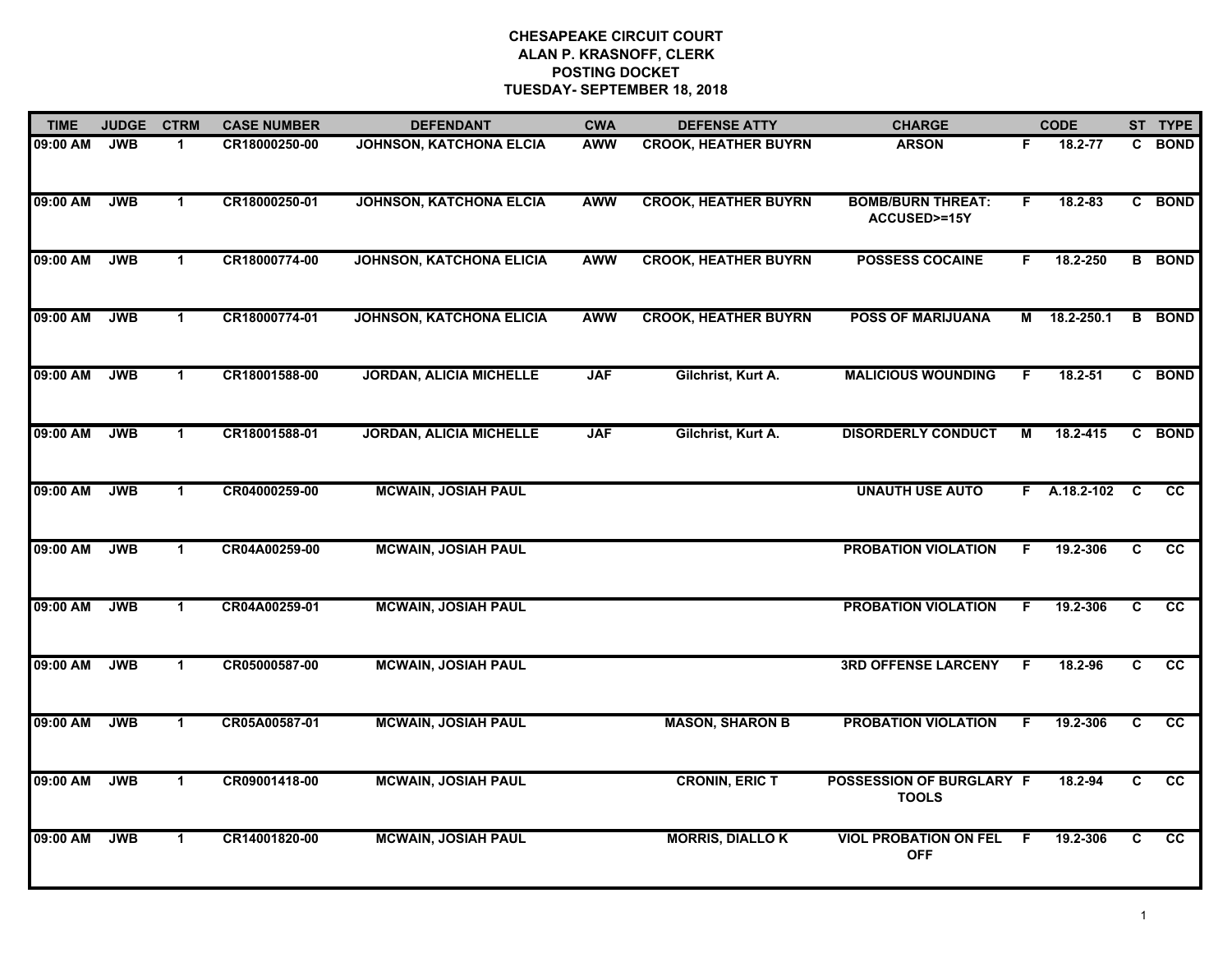| <b>TIME</b> | <b>JUDGE</b> | <b>CTRM</b>          | <b>CASE NUMBER</b> | <b>DEFENDANT</b>                     | <b>CWA</b> | <b>DEFENSE ATTY</b>           | <b>CHARGE</b>                                     |    | <b>CODE</b>     |   | ST TYPE     |
|-------------|--------------|----------------------|--------------------|--------------------------------------|------------|-------------------------------|---------------------------------------------------|----|-----------------|---|-------------|
| 09:00 AM    | <b>JWB</b>   | 1                    | CR14001820-01      | <b>MCWAIN, JOSIAH PAUL</b>           |            | Stowe, Randolph D.            | <b>VIOL PROBATION ON FEL</b><br><b>OFF</b>        | -F | 19.2-306        | C | <b>CC</b>   |
| 09:00 AM    | <b>JWB</b>   | $\mathbf{1}$         | CR18000584-00      | <b>WHITEHURST, JAMES CLARKE; III</b> | <b>AHM</b> | <b>HOLDER, WILLIAM JOSHUA</b> | <b>GRAND LARCENY</b>                              | F  | 18.2-95         |   | C SENR      |
| 09:00 AM    | <b>JWB</b>   | $\blacktriangleleft$ | CR18000584-01      | <b>WHITEHURST, JAMES CLARKE; III</b> | <b>AHM</b> | <b>HOLDER, WILLIAM JOSHUA</b> | <b>GRAND LARCENY</b>                              | F. | 18.2-95         |   | C SENR      |
| 09:00 AM    | <b>JWB</b>   | $\blacktriangleleft$ | CR18000584-02      | <b>WHITEHURST, JAMES CLARKE; III</b> | <b>AHM</b> | <b>HOLDER, WILLIAM JOSHUA</b> | <b>SHOPLIFTING</b>                                | F. | 18.2-103        |   | C SENR      |
| 09:00 AM    | <b>JWB</b>   | $\mathbf{1}$         | CR18000584-05      | <b>WHITEHURST, JAMES CLARKE; III</b> | <b>AHM</b> | <b>HOLDER, WILLIAM JOSHUA</b> | <b>SHOPLIFTING</b>                                | F. | 18.2-103        |   | C SENR      |
| 09:00 AM    | <b>JWB</b>   | $\mathbf 1$          | CR18000584-06      | <b>WHITEHURST, JAMES CLARKE; III</b> | <b>AHM</b> | <b>HOLDER, WILLIAM JOSHUA</b> | <b>GRAND LARCENY</b>                              | F. | 18.2-95         |   | C SENR      |
| 09:00 AM    | <b>JWB</b>   | $\mathbf{1}$         | CR18000584-08      | <b>WHITEHURST, JAMES CLARKE; III</b> | <b>AHM</b> | <b>HOLDER, WILLIAM JOSHUA</b> | <b>GRAND LARCENY</b>                              | F  | 18.2-95         |   | C SENR      |
| 09:00 AM    | <b>JWB</b>   | $\blacktriangleleft$ | CR18000584-09      | <b>WHITEHURST, JAMES CLARKE; III</b> | <b>AHM</b> | <b>HOLDER, WILLIAM JOSHUA</b> | <b>GRAND LARCENY</b>                              | F. | 18.2-95         |   | C SENR      |
| 09:00 AM    | <b>JWB</b>   | 1                    | CR18000584-11      | <b>WHITEHURST, JAMES CLARKE; III</b> | <b>AHM</b> | <b>HOLDER, WILLIAM JOSHUA</b> | <b>GRAND LARCENY</b>                              | F  | 18.2-95         |   | C SENR      |
| 09:00 AM    | <b>JWB</b>   | $\mathbf{1}$         | CR18001293-00      | <b>WILSON, TIRAN LYDELL; JR</b>      | <b>AHM</b> | <b>SWEENEY, B COLIN</b>       | <b>ELUDE/DISREGARD POLICE- F</b><br><b>FELONY</b> |    | $46.2 - 817(B)$ | C | <b>TRYL</b> |
| 09:00 AM    | <b>JWB</b>   | $\mathbf 1$          | CR18001293-01      | <b>WILSON, TIRAN LYDELL; JR</b>      | <b>AHM</b> | <b>SWEENEY, B COLIN</b>       | <b>DRIVE ON SUSPENDED</b><br><b>LICENSE</b>       | М  | 46.2-301        |   | C TRYL      |
| 09:00 AM    | <b>TSW</b>   | 4                    | CR16001016-04      | <b>FERGUSON, MONICA DENISE</b>       | <b>WHC</b> | <b>FERRARA, JENNIFER</b>      | <b>PROB VIOL-FORGERY</b>                          | F. | 19.2-306        |   | C BOND      |
| 09:00 AM    | <b>TSW</b>   | 4                    | CR16001016-05      | <b>FERGUSON, MONICA DENISE</b>       | <b>WHC</b> | <b>FERRARA, JENNIFER</b>      | <b>PROB VIOL- UTTERING</b>                        | F  | 19.2-306        |   | C BOND      |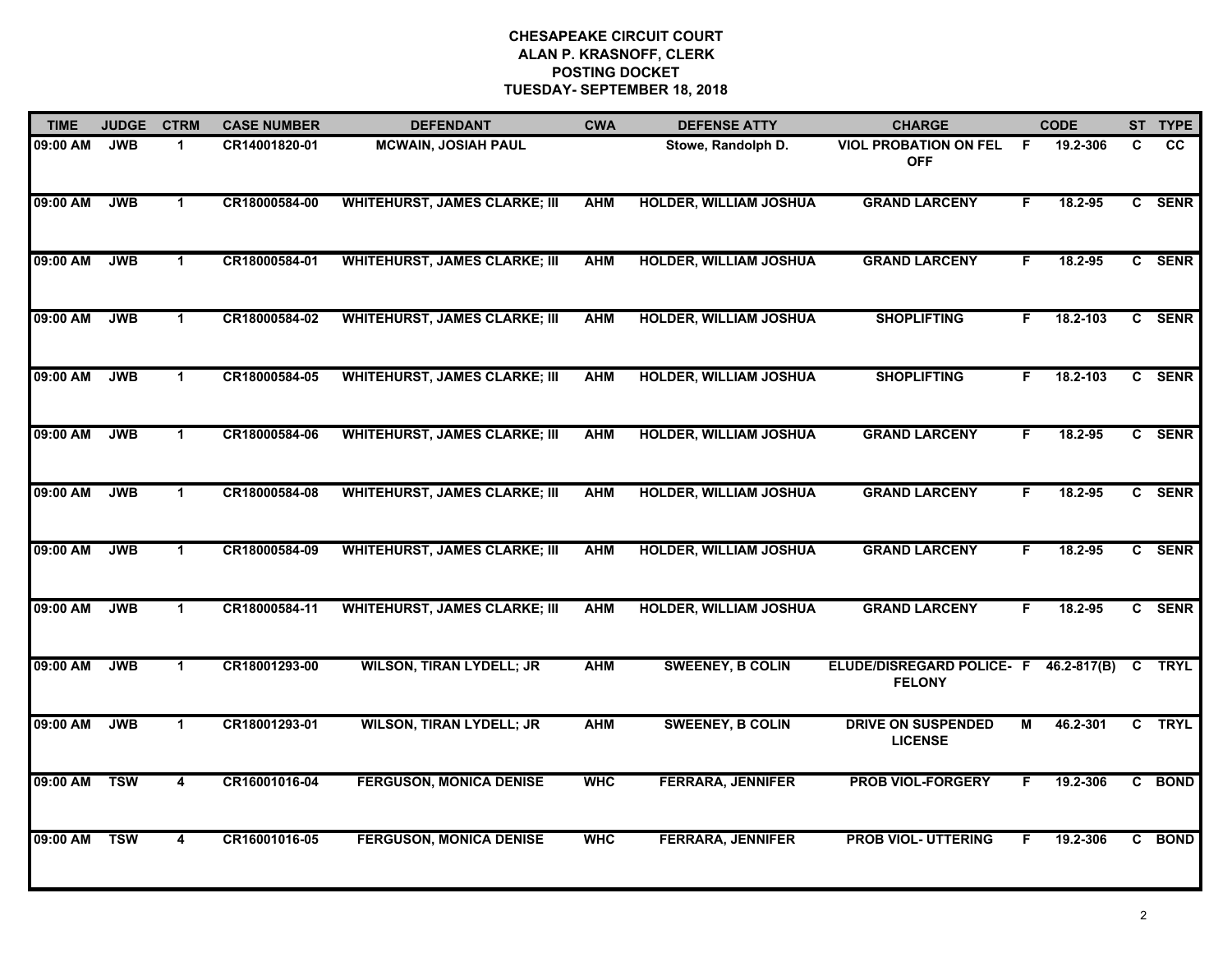| <b>TIME</b>  | <b>JUDGE</b>              | <b>CTRM</b>             | <b>CASE NUMBER</b> | <b>DEFENDANT</b>                  | <b>CWA</b> | <b>DEFENSE ATTY</b>           | <b>CHARGE</b>                                       |              | <b>CODE</b>    |                | ST TYPE     |
|--------------|---------------------------|-------------------------|--------------------|-----------------------------------|------------|-------------------------------|-----------------------------------------------------|--------------|----------------|----------------|-------------|
| 09:00 AM     | $\overline{\mathsf{TSW}}$ | 4                       | CR16001016-06      | <b>FERGUSON, MONICA DENISE</b>    | <b>WHC</b> | <b>FERRARA, JENNIFER</b>      | <b>PROB VIOL-ATTMPT OBT</b><br>\$/FALSE             | F.           | 19.2-306       | C.             | <b>BOND</b> |
| 09:00 AM     | <b>TSW</b>                | $\overline{\mathbf{4}}$ | CR16001016-07      | <b>FERGUSON, MONICA DENISE</b>    | <b>WHC</b> | <b>FERRARA, JENNIFER</b>      | PROB VIOL-OBTAIN \$/FALSE F<br><b>PRET</b>          |              | 19.2-306       |                | C BOND      |
| 09:00 AM     | <b>TSW</b>                | 4                       | CR18001039-00      | <b>JACKSON, DEVON LEMAR</b>       | <b>MLK</b> | <b>HOLDER, WILLIAM JOSHUA</b> | <b>POSSESS COCAINE</b>                              | F.           | 18.2-250       |                | C PLEA      |
| 09:00 AM     | <b>TSW</b>                | $\overline{\mathbf{4}}$ | CR18001556-00      | <b>WRAZEN, WALTER JOHN</b>        | <b>WHC</b> | <b>MUSSONI, ERIK</b>          | <b>OBTAIN MONEY FALSE</b><br><b>PRET &gt;=\$200</b> | F.           | 18.2-178       |                | C PLEA      |
| 09:00 AM     | <b>TSW</b>                | 4                       | CR18001556-01      | <b>WRAZEN, WALTER JOHN</b>        | <b>WHC</b> | <b>MUSSONI, ERIK</b>          | <b>FORGE CREDIT</b><br><b>APPLICATION</b>           | F.           | 18.2-172       |                | C PLEA      |
| 09:00 AM TSW |                           | 4                       | CR18001556-02      | <b>WRAZEN, WALTER JOHN</b>        | <b>WHC</b> | <b>MUSSONI, ERIK</b>          | <b>UTTER FORGED CREDIT</b><br><b>APP</b>            | F.           | 18.2-172       |                | C PLEA      |
| 09:00 AM     | <b>TSW</b>                | $\overline{\mathbf{4}}$ | CR18001556-03      | <b>WRAZEN, WALTER JOHN</b>        | <b>WHC</b> | <b>MUSSONI, ERIK</b>          | <b>FALSE STMT TO OBT</b><br><b>CREDIT &gt;\$200</b> | F            | 18.2-186       |                | C PLEA      |
| 09:00 AM     | <b>RDS</b>                | $5\overline{5}$         | CR18001280-00      | <b>DUDLEY, MICHAEL SAMUEL; II</b> | <b>ASA</b> | Wegman, Robert L.             | <b>DWI: PRIOR FELONY DWI</b>                        | F            | $J.18.2 - 266$ | $\overline{c}$ | <b>TRYL</b> |
| 09:00 AM     | <b>RDS</b>                | 5                       | CR18001280-01      | <b>DUDLEY, MICHAEL SAMUEL; II</b> | <b>ASA</b> | Wegman, Robert L.             | <b>DESTRUCT PROP W/INTENT M</b><br>$<$ \$1000       |              | 18.2-137       | B              | <b>TRYL</b> |
| 09:00 AM     | <b>RDS</b>                | 5                       | CR18001283-00      | <b>LEBO, WILLIAM CARL; III</b>    | <b>ASA</b> | <b>BURNSIDE, WILLIAM F</b>    | DWI 3RD OFFENSE W/IN 10Y F C.18.2-266               |              |                | C.             | <b>TRYL</b> |
| 09:00 AM     | <b>RAB</b>                | $\overline{7}$          | CR18001675-00      | <b>ANGLIN, LUCAS JAMES</b>        | <b>BKF</b> | <b>CROOK, HEATHER BUYRN</b>   | <b>BOND APPEAL</b>                                  | $\mathbf{o}$ | 19.2-124       |                | C BOND      |
| 09:00 AM     | <b>RAB</b>                | $\overline{7}$          | CR18000730-00      | <b>CONLEY, TODD ANDREW</b>        | <b>AEP</b> | <b>FLANDERS, JOSHUA B</b>     | <b>ASSAULT &amp; BATTER LEO</b>                     | F            | $18.2 - 57$    | B              | <b>PLEA</b> |
| 09:00 AM     | <b>RAB</b>                | $\overline{7}$          | CR16001491-06      | <b>FELIX, TERESA TANGALETTE</b>   | <b>KAM</b> | <b>CURRIN, KATHERINE</b>      | <b>PROB VIOL</b><br>(EMBEZZLEMENT)                  | F            | 19.2-306       |                | <b>REV</b>  |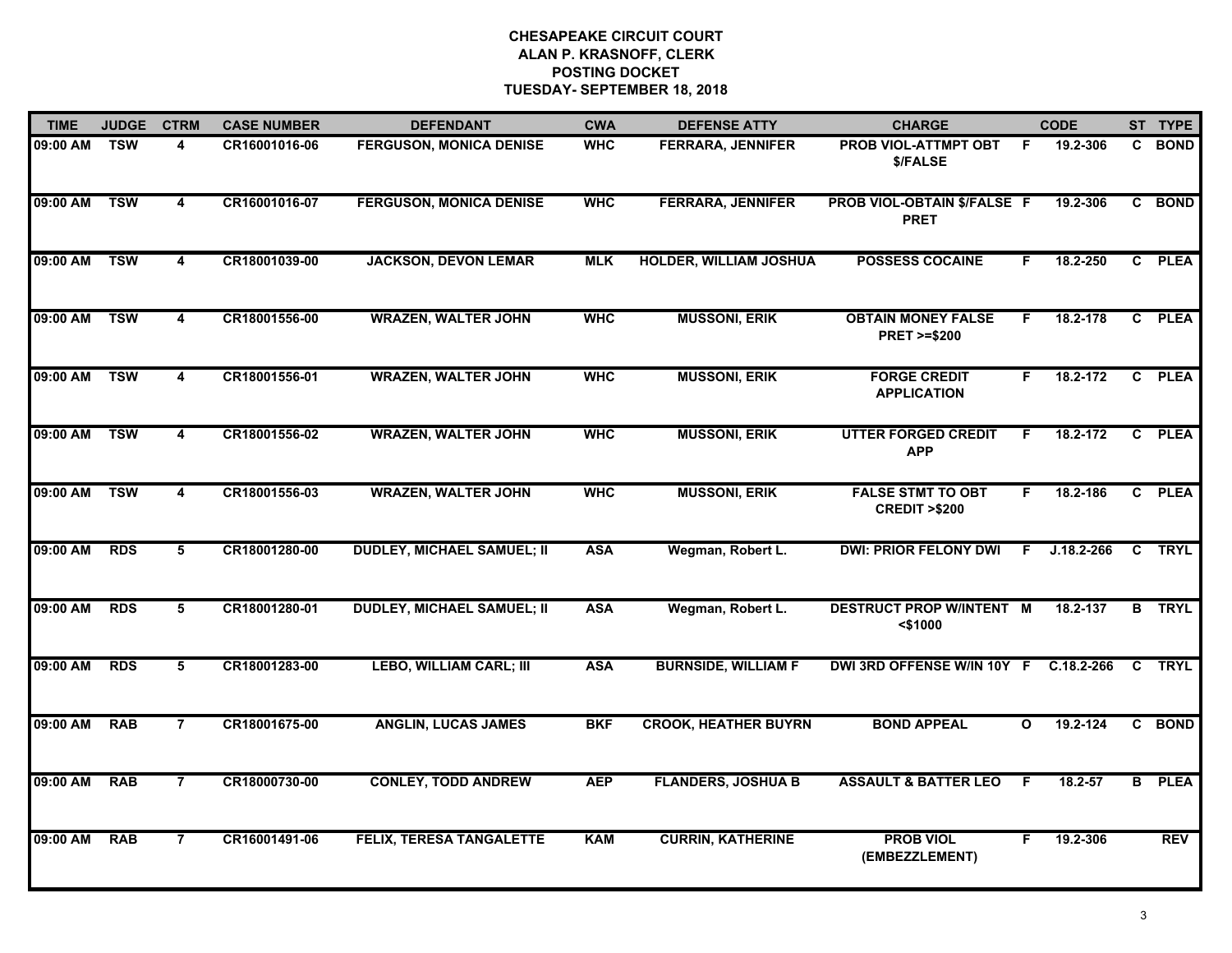| <b>TIME</b> | <b>JUDGE</b> | <b>CTRM</b>    | <b>CASE NUMBER</b> | <b>DEFENDANT</b>                               | <b>CWA</b> | <b>DEFENSE ATTY</b>      | <b>CHARGE</b>                                           |              | <b>CODE</b> |              | ST TYPE        |
|-------------|--------------|----------------|--------------------|------------------------------------------------|------------|--------------------------|---------------------------------------------------------|--------------|-------------|--------------|----------------|
| 09:00 AM    | <b>RAB</b>   | $\overline{7}$ | CR16001491-07      | <b>FELIX, TERESA TANGALETTE</b>                | <b>KAM</b> | <b>CURRIN, KATHERINE</b> | <b>PROB VIOL</b><br>(EMBEZZLEMENT)                      | F.           | 19.2-306    |              | <b>REV</b>     |
| 09:00 AM    | <b>RAB</b>   | $\overline{7}$ | CR16001491-08      | <b>FELIX, TERESA TANGALETTE</b>                | <b>KAM</b> | <b>CURRIN, KATHERINE</b> | <b>PROB VIOL(FLSE</b><br><b>STMNT:DMV FORM)</b>         | F.           | 19.2-306    |              | <b>REV</b>     |
| 09:00 AM    | <b>RAB</b>   | $\overline{7}$ | CR16001491-09      | <b>FELIX, TERESA TANGALETTE</b>                | <b>KAM</b> | <b>CURRIN, KATHERINE</b> | <b>PROB VIOL (OBT MON-</b><br><b>FALSE PRET)</b>        | F            | 19.2-306    |              | <b>REV</b>     |
| 09:00 AM    | <b>RAB</b>   | 7              | CR15001929-04      | <b>GAMBRELL, NIKITA MARIE</b>                  | <b>KAM</b> | <b>CURRIN, KATHERINE</b> | <b>PROB VIOL (GRAND</b><br><b>LARCENY)</b>              | F.           | 19.2-306    | C            | <b>REV</b>     |
| 09:00 AM    | <b>RAB</b>   | $\overline{7}$ | CR15001929-05      | <b>GAMBRELL, NIKITA MARIE</b>                  | <b>KAM</b> | <b>CURRIN, KATHERINE</b> | <b>PROB VIOL (CONSP TO</b><br><b>COMM LARC)</b>         | F.           | 19.2-306    | $\mathbf{C}$ | <b>REV</b>     |
| 09:00 AM    | <b>RAB</b>   | $\overline{7}$ | CR18001698-00      | <b>LAMB, GREGORY LAMONT; II</b>                | <b>KAM</b> | <b>CROOK, HEATHER B</b>  | <b>BOND APPEAL</b>                                      | $\mathbf{o}$ | 19.2-124    |              | C BOND         |
| 09:00 AM    | <b>RAB</b>   | $\overline{7}$ | CR18000293-00      | <b>SAWYER, EARNEST LEE; JR</b>                 | <b>AWW</b> | <b>HOGAN, DANIEL</b>     | <b>MALICIOUS WOUNDING</b>                               | F.           | $18.2 - 51$ | C.           | $\overline{c}$ |
| 09:30 AM    | <b>JWB</b>   | $\overline{2}$ | CR18001512-00      | <b>BARROW, DEAMONTE ARTAMIUS</b>               | <b>WHC</b> |                          | <b>IDENTY THFT: FINANC LOSS F 18.2-186.3</b><br>> \$200 |              |             |              | <b>B</b> ADAT  |
| 09:30 AM    | <b>JWB</b>   | $\mathbf{2}$   | CR18001512-01      | <b>BARROW, DEAMONTE ARTAMIUS</b>               | <b>WHC</b> |                          | <b>IDENTY THFT: FINANC LOSS F 18.2-186.3</b><br>> \$200 |              |             |              | <b>B</b> ADAT  |
| 09:30 AM    | <b>JWB</b>   | $\mathbf{2}$   | CR16001138-01      | <b>BURNETTE, DWAYNE DEVONTRE</b>               |            |                          | PROB VIOL (ELUDE POLICE) F                              |              | 19.2-306    |              | C ADAT         |
| 09:30 AM    | <b>JWB</b>   | $\overline{2}$ | CR11000556-01      | <b>COUNCIL, TOBIAS J</b>                       |            |                          | <b>PROB VIOL INMATE POSS</b><br><b>DRUG</b>             | F            | 19.2-306    |              | C ADAT         |
| 09:30 AM    | <b>JWB</b>   | $\mathbf{2}$   | CR17000505-03      | <b>DELOATCH, JERMAELL LAMONT;</b><br>JR        |            |                          | <b>PROB VIOL BURGLARY</b>                               | F.           | 19.2-306    |              | C ADAT         |
| 09:30 AM    | <b>JWB</b>   | $\overline{2}$ | CR17000505-04      | <b>DELOATCH, JERMAELL LAMONT;</b><br><b>JR</b> |            |                          | <b>PROB VIOL ATTEMPT</b><br><b>GRAND LARC</b>           |              | 19.2-306    |              | C ADAT         |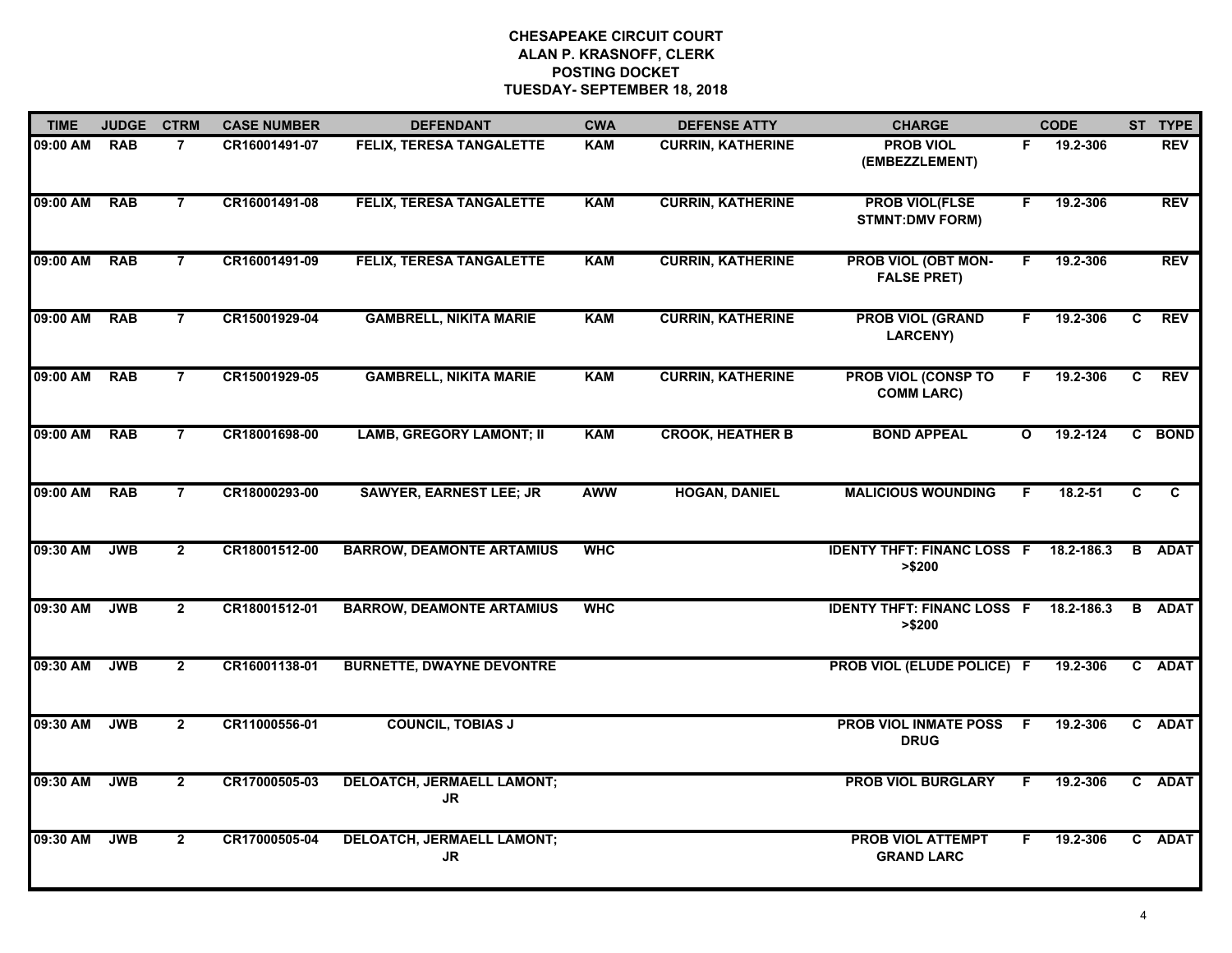| <b>TIME</b> | <b>JUDGE</b> | <b>CTRM</b>    | <b>CASE NUMBER</b> | <b>DEFENDANT</b>               | <b>CWA</b> | <b>DEFENSE ATTY</b>  | <b>CHARGE</b>                                       |    | <b>CODE</b>   |   | ST TYPE       |
|-------------|--------------|----------------|--------------------|--------------------------------|------------|----------------------|-----------------------------------------------------|----|---------------|---|---------------|
| 09:30 AM    | <b>JWB</b>   | $\overline{2}$ | CR18001543-00      | <b>DUARTE, RYAN IULIANO</b>    | <b>BEC</b> |                      | <b>UNAUTH USE OF MOTOR</b><br><b>VEHICLE</b>        |    | F A.18.2-102  | B | <b>ADAT</b>   |
| 09:30 AM    | <b>JWB</b>   | $\mathbf{2}$   | CR18001543-01      | <b>DUARTE, RYAN IULIANO</b>    | <b>BEC</b> |                      | STRANGLE:WOUND/INJURY F<br><b>RESULTS</b>           |    | 18.2-51.6     |   | <b>B</b> ADAT |
| 09:30 AM    | <b>JWB</b>   | $\overline{2}$ | CR18001543-02      | <b>DUARTE, RYAN IULIANO</b>    | <b>BEC</b> |                      | <b>ASSAULT &amp; BATTERY-FAM M</b><br><b>MEMBER</b> |    | $18.2 - 57.2$ |   | <b>B</b> ADAT |
| 09:30 AM    | <b>JWB</b>   | $\overline{2}$ | CR18001543-03      | <b>DUARTE, RYAN IULIANO</b>    | <b>BEC</b> |                      | <b>ASSAULT &amp; BATTERY-FAM M</b><br><b>MEMBER</b> |    | $18.2 - 57.2$ |   | <b>B</b> ADAT |
| 09:30 AM    | <b>JWB</b>   | $\overline{2}$ | CR18001637-00      | <b>GOULD, TROY RYAN</b>        |            |                      | <b>RECKLESS DRIV 93/60</b>                          |    | M A.46.2-862  |   | S ADAT        |
| 09:30 AM    | <b>JWB</b>   | $\overline{2}$ | CR18001488-00      | <b>JONES, CHRISTOPHER RYAN</b> | <b>KJB</b> |                      | <b>POSSESS HEROIN</b>                               | F. | 18.2-250      |   | <b>B</b> ADAT |
| 09:30 AM    | <b>JWB</b>   | $\overline{2}$ | CR18001636-00      | <b>LEWIS, KIARA MICHELLE</b>   |            | <b>HOGAN, DANIEL</b> | <b>SUSP O/L</b>                                     | M  | B.46.2-301 S  |   | <b>TBS</b>    |
| 09:30 AM    | <b>JWB</b>   | $\overline{2}$ | CR18001586-00      | <b>MACK, BRYAN DAEKWAN</b>     | <b>AWW</b> |                      | <b>MURDER: NON CAPITAL 1ST F</b><br><b>DEGREE</b>   |    | 18.2-32       |   | C ADAT        |
| 09:30 AM    | <b>JWB</b>   | $\overline{2}$ | CR18001586-01      | <b>MACK, BRYAN DAEKWAN</b>     | <b>AWW</b> |                      | <b>ROBBERY: RESIDENCE</b>                           | F. | $18.2 - 58$   |   | C ADAT        |
| 09:30 AM    | <b>JWB</b>   | $\overline{2}$ | CR18001586-02      | <b>MACK, BRYAN DAEKWAN</b>     | <b>AWW</b> |                      | <b>ROBBERY: RESIDENCE</b>                           | F. | $18.2 - 58$   |   | C ADAT        |
| 09:30 AM    | <b>JWB</b>   | $\overline{2}$ | CR18001586-03      | <b>MACK, BRYAN DAEKWAN</b>     | <b>AWW</b> |                      | <b>STATUTORY BURGLARY</b>                           | E  | 18.2-90       |   | C ADAT        |
| 09:30 AM    | <b>JWB</b>   | $\overline{2}$ | CR18001586-04      | <b>MACK, BRYAN DAEKWAN</b>     | <b>AWW</b> |                      | <b>ABDUCTION</b>                                    | F. | $18.2 - 47$   |   | C ADAT        |
| 09:30 AM    | <b>JWB</b>   | $\overline{2}$ | CR18001586-05      | <b>MACK, BRYAN DAEKWAN</b>     | <b>AWW</b> |                      | <b>ABDUCTION</b>                                    | F  | $18.2 - 47$   |   | C ADAT        |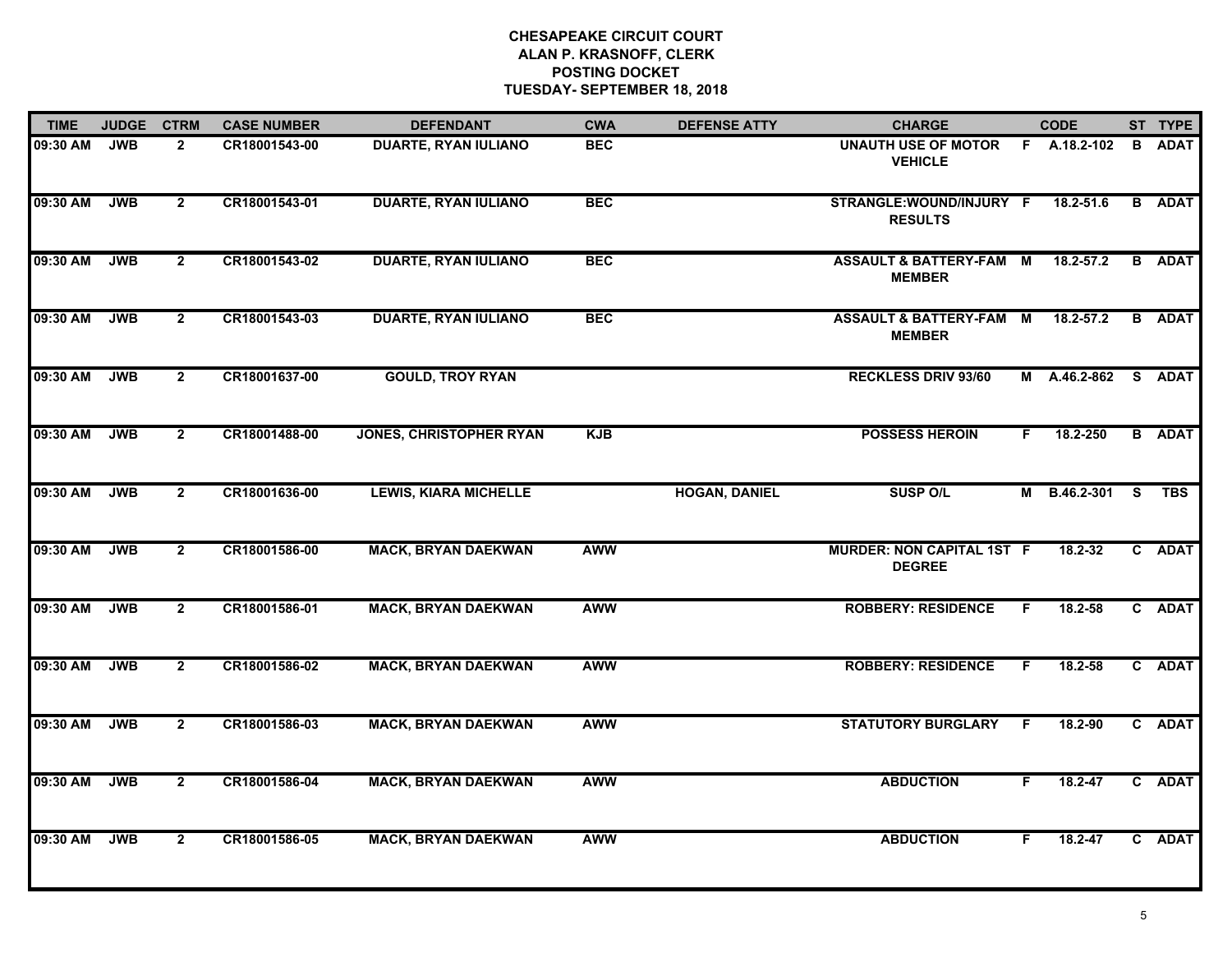| <b>TIME</b> | <b>JUDGE</b> | <b>CTRM</b>    | <b>CASE NUMBER</b> | <b>DEFENDANT</b>                     | <b>CWA</b> | <b>DEFENSE ATTY</b>       | <b>CHARGE</b>                               |    | <b>CODE</b>   |   | ST TYPE       |
|-------------|--------------|----------------|--------------------|--------------------------------------|------------|---------------------------|---------------------------------------------|----|---------------|---|---------------|
| 09:30 AM    | <b>JWB</b>   | $\overline{2}$ | CR18001586-06      | <b>MACK, BRYAN DAEKWAN</b>           | <b>AWW</b> |                           | USE FIREARM IN FELONY F<br><b>1ST OFF</b>   |    | 18.2-53.1     |   | C ADAT        |
| 09:30 AM    | <b>JWB</b>   | $\mathbf{2}$   | CR18001586-07      | <b>MACK, BRYAN DAEKWAN</b>           | <b>AWW</b> |                           | USE FIREARM IN FELONY F<br><b>1ST OFF</b>   |    | $18.2 - 53.1$ |   | C ADAT        |
| 09:30 AM    | <b>JWB</b>   | $\overline{2}$ | CR18001586-08      | <b>MACK, BRYAN DAEKWAN</b>           | <b>AWW</b> |                           | USE FIREARM IN FELONY F<br><b>1ST OFF</b>   |    | $18.2 - 53.1$ |   | C ADAT        |
| 09:30 AM    | <b>JWB</b>   | $\overline{2}$ | CR18001586-09      | <b>MACK, BRYAN DAEKWAN</b>           | <b>AWW</b> |                           | USE FIREARM IN FELONY F<br><b>1ST OFF</b>   |    | $18.2 - 53.1$ |   | C ADAT        |
| 09:30 AM    | <b>JWB</b>   | $\overline{2}$ | CR18001586-10      | <b>MACK, BRYAN DAEKWAN</b>           | <b>AWW</b> |                           | USE FIREARM IN FELONY F<br><b>1ST OFF</b>   |    | 18.2-53.1     |   | C ADAT        |
| 09:30 AM    | <b>JWB</b>   | $\overline{2}$ | CR18001586-11      | <b>MACK, BRYAN DAEKWAN</b>           | <b>AWW</b> |                           | USE FIREARM IN FELONY F<br><b>1ST OFF</b>   |    | $18.2 - 53.1$ |   | C ADAT        |
| 09:30 AM    | <b>JWB</b>   | $\mathbf{2}$   | CR13002432-02      | <b>MCKENZIE, KENNETH CLEVELAND</b>   |            |                           | <b>PROB VIOL (POSSESS</b><br><b>HEROIN)</b> | F. | 19.2-306      |   | C ADAT        |
| 09:30 AM    | <b>JWB</b>   | $\overline{2}$ | CR13002432-03      | <b>MCKENZIE, KENNETH CLEVELAND</b>   |            |                           | <b>PROB VIOL (POSSESS</b><br>OXYCODONE)     | F. | 19.2-306      |   | C ADAT        |
| 09:30 AM    | <b>JWB</b>   | $\overline{2}$ | CR18001538-00      | <b>MURRAY-TABER, PHILLIP MICHAEL</b> | <b>AEP</b> |                           | <b>POSSESS HASHISH OIL</b>                  | F. | 18.2-250      |   | <b>B</b> ADAT |
| 09:30 AM    | <b>JWB</b>   | $\overline{2}$ | CR18001469-00      | <b>ROBINSON, TYREE SHARROD</b>       | <b>ASA</b> |                           | <b>PWID COCAINE</b>                         | F. | 18.2-248      |   | C ADAT        |
| 09:30 AM    | <b>JWB</b>   | $\mathbf{2}$   | CR18001469-01      | <b>ROBINSON, TYREE SHARROD</b>       | <b>ASA</b> |                           | <b>DISORDERLY CONDUCT</b>                   | М  | 46-156        |   | C ADAT        |
| 09:30 AM    | <b>JWB</b>   | $\overline{2}$ | CR18001603-00      | <b>RYLAND, TAIQUAN</b>               |            |                           | <b>COUNTERFEIT INSPECTION M</b>             |    | 46.2-1173     |   | S ADAT        |
| 09:30 AM    | <b>JWB</b>   | $\mathbf{2}$   | CR17002462-00      | <b>SALMON, RAYMOND</b>               | <b>DAM</b> | <b>FLANDERS, JOSHUA B</b> | <b>POSSESS MARIJUANA</b>                    |    | M 18.2-250.1  | B | <b>TBS</b>    |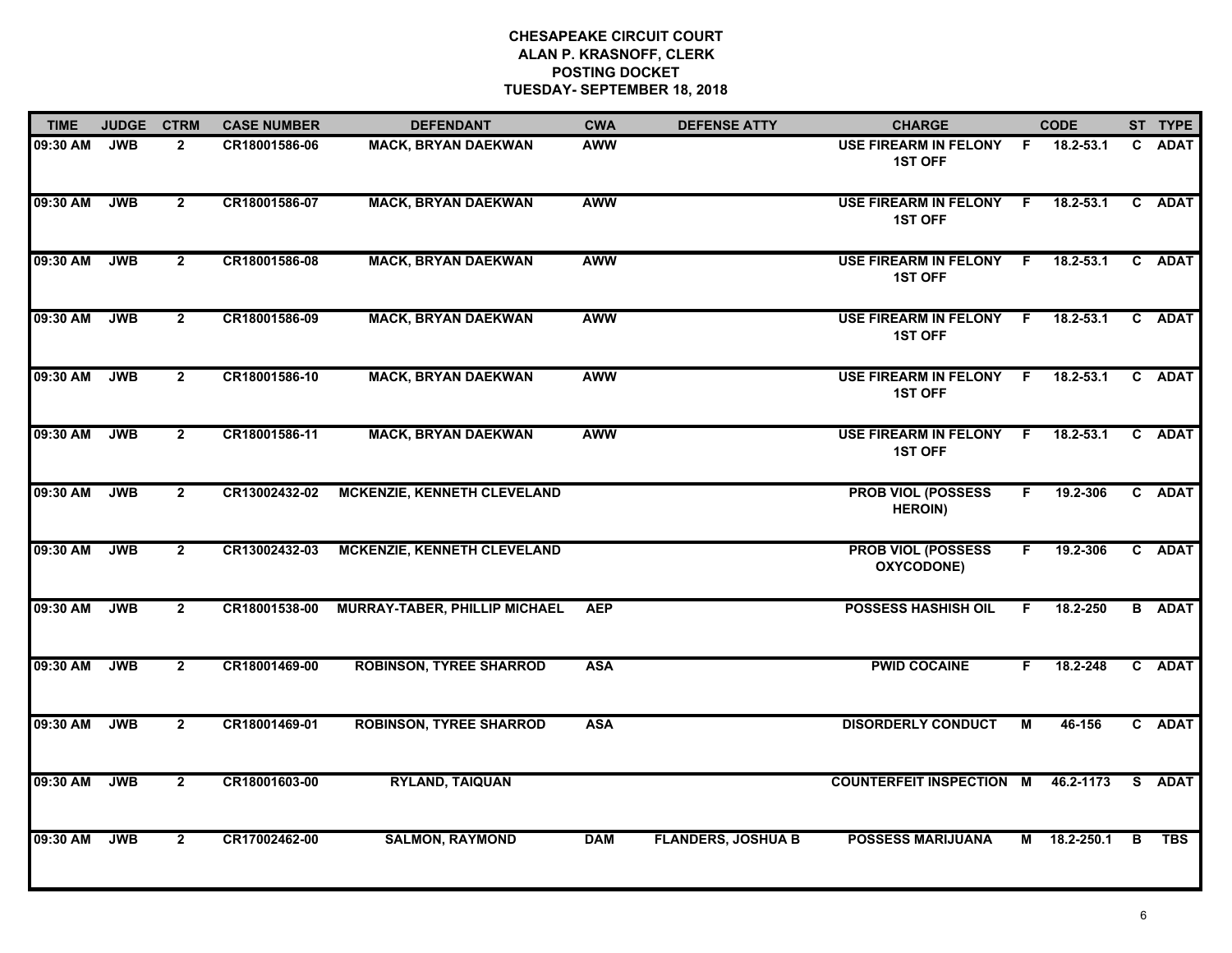| <b>TIME</b> | <b>JUDGE</b> | <b>CTRM</b>    | <b>CASE NUMBER</b> | <b>DEFENDANT</b>                   | <b>CWA</b> | <b>DEFENSE ATTY</b>  | <b>CHARGE</b>                                     |    | <b>CODE</b>   |                         | ST TYPE       |
|-------------|--------------|----------------|--------------------|------------------------------------|------------|----------------------|---------------------------------------------------|----|---------------|-------------------------|---------------|
| 09:30 AM    | <b>JWB</b>   | $\overline{2}$ | CR17002462-01      | <b>SALMON, RAYMOND</b>             |            |                      | <b>FTA-DD RETURN</b>                              | М  | 18.2-456      | B                       | <b>ADAT</b>   |
| 09:30 AM    | <b>JWB</b>   | $\overline{2}$ | CR18000159-00      | <b>SIMMONS, ROBERT CURTIS</b>      | <b>AWW</b> | <b>BLACK, HUGH</b>   | <b>PWID ADDERALL</b>                              | F. | 18.2-248      | $\overline{\mathbf{B}}$ | AC            |
| 09:30 AM    | <b>JWB</b>   | $\mathbf{2}$   | CR18001400-00      | <b>WARD, HALEY ELIZABETH</b>       |            |                      | <b>ASSAULT &amp; BATTERY</b>                      | М  | $18.2 - 57$   |                         | <b>B</b> ADAT |
| 09:30 AM    | <b>JWB</b>   | $\overline{2}$ | CR18001400-01      | <b>WARD, HALEY ELIZABETH</b>       |            |                      | <b>FAIL TO APPEAR-ADATS</b>                       | М  | 18.2-456      |                         | <b>ADAT</b>   |
| 09:30 AM    | <b>JWB</b>   | $\overline{2}$ | CR18001627-00      | <b>WHISNANT, JOSHUA RANDALL</b>    |            | <b>MUSSONI, ERIK</b> | <b>FALSE ID TO LEO</b>                            | М  | $19.2 - 82.1$ | $\mathbf{c}$            | <b>TBS</b>    |
| 09:30 AM    | <b>JWB</b>   | $\overline{2}$ | CR18001627-01      | <b>WHISNANT, JOSHUA RANDALL</b>    |            | <b>MUSSONI, ERIK</b> | <b>INTRDICTED PERSON POSS M</b><br><b>ALCOHOL</b> |    | 4.1-322       | $\overline{c}$          | <b>TBS</b>    |
| 09:30 AM    | <b>JWB</b>   | $\overline{2}$ | CR18001627-02      | <b>WHISNANT, JOSHUA RANDALL</b>    |            |                      | <b>INTOXICATION IN PUBLIC</b>                     | M  | 46-157        |                         | <b>TBS</b>    |
| 09:30 AM    | <b>JWB</b>   | $\overline{2}$ | CR17000906-03      | <b>WHYTE, RICARDO ALBERTO; III</b> |            |                      | <b>PROB VIOL GRAND</b><br><b>LARCENY</b>          | F. | 19.2-306      |                         | C ADAT        |
| 09:30 AM    | <b>JWB</b>   | $\mathbf{2}$   | CR17000906-04      | <b>WHYTE, RICARDO ALBERTO; III</b> |            |                      | <b>PROB VIOL LARCENY</b><br><b>W/INTENT</b>       | F. | 19.2-306      |                         | C ADAT        |
| 09:30 AM    | <b>JWB</b>   | $\overline{2}$ | CR17001663-00      | <b>WILLIAMS, DONNELLY</b>          | <b>KJB</b> | <b>HAMLIN, JASON</b> | <b>PWID HEROIN</b>                                | F. | 18.2-248      | $\overline{c}$          | <b>TBS</b>    |
| 09:30 AM    | <b>JWB</b>   | $\overline{2}$ | CR18001472-00      | <b>WYCHE, LLOYD DEMETRIS</b>       |            |                      | <b>SPEED 76/60</b>                                |    | G.46.2-878    |                         | S ADAT        |
| 09:30 AM    | <b>JWB</b>   | $\overline{2}$ | CR18001472-01      | <b>WYCHE, LLOYD DEMETRIS</b>       |            |                      | <b>DRIV UNDER</b><br><b>REVO/SUSPENSION</b>       | M  | B.46.2-301    |                         | S ADAT        |